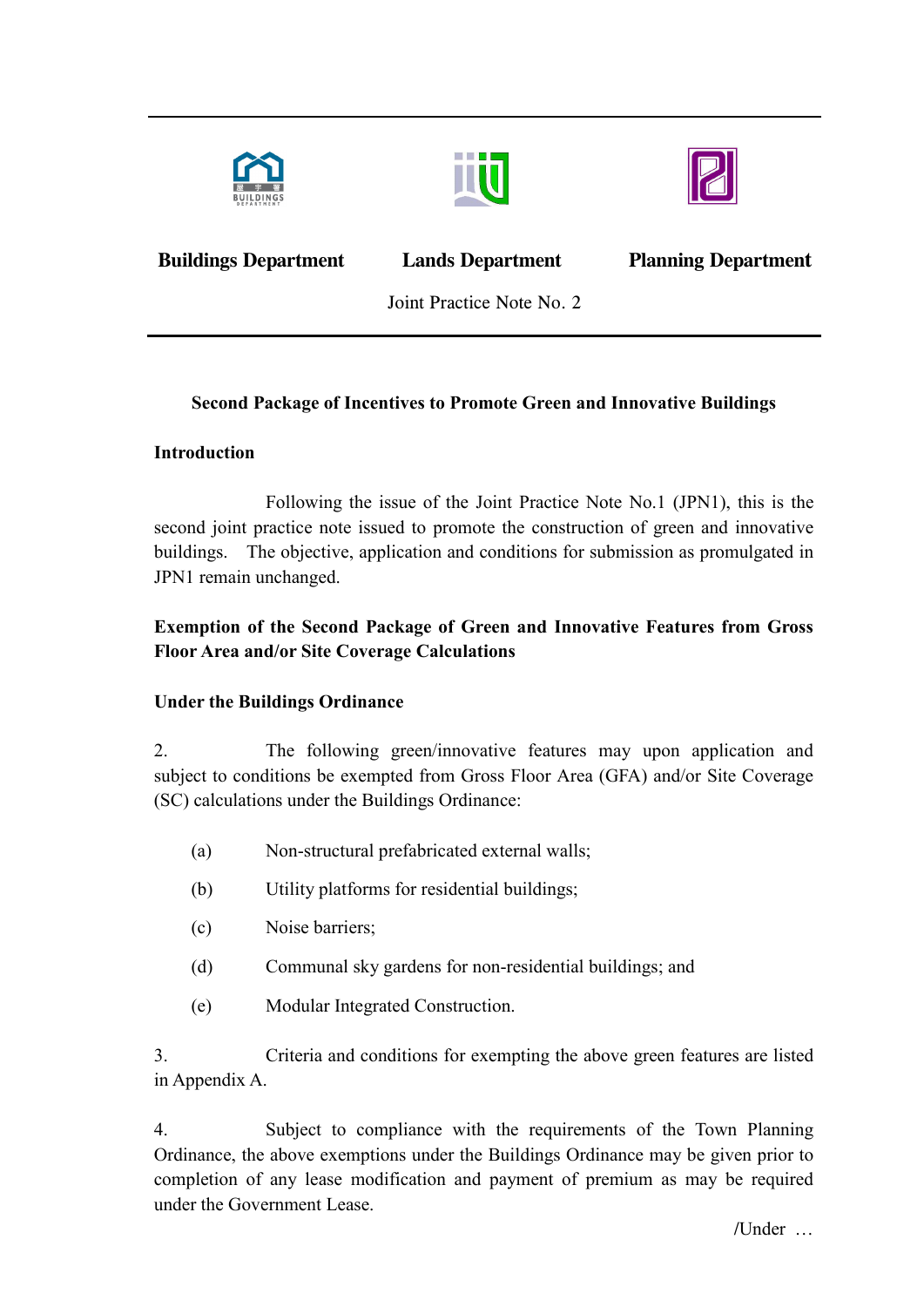### **Under the Government Lease**

 Authority (BA) under paragraphs 2 and 3 above to be excluded from GFA and/or SC 5. For new auction and tender sites with GFA and/or SC restrictions, a suitable clause may be included in the Government Lease allowing the same GFA and/or SC exemptions in respect of the green features being granted by the Building calculations under the Government Lease, without the payment of a premium, subject to the conditions set out in Appendix A and provided that their design and disposition are acceptable to the Director of Lands.

 2 and 3 above may be exempted from GFA and/or SC calculations under the Government Lease. Where the Government Lease contains a condition restricting the number of storeys or height of the building to be erected on the lot and the feature will cause such 6. For existing leases with GFA and/or SC restrictions, the same GFA and/or SC exemptions in respect of the green features being granted by the BA under paragraphs restriction to be breached, a lease modification application would need to be submitted by the lessee.

 7. An Authorized Person (AP) is advised to check against the lease LandsD and a reply may normally be given within 30 days. Alternatively, an AP may be informed directly by the DLO within 8 weeks (for non-BC III cases) or 10 weeks (for conditions to determine whether a lease modification is required. In case of doubt, an enquiry may normally be directed to the relevant District Lands Office (DLO) of the BC III cases) from the receipt of a formal plan submission through the centralized processing system.

 advised to submit a copy of the approved plans together with a copy of the demand note 8. For any GFA and/or SC exemptions which may be granted under the Government Lease, it is a pre-requisite that such exemptions must first be granted by the BA. However, to facilitate the preparation of the basic terms and a demand note for the payment of the initial administrative fee, an application for lease modification should be submitted to the DLO in parallel with the submission to BD at the earliest instance. BD will alert DLO as soon as an in-principle no-objection to the proposed green features is established. Once approval of the building plans with GFA and/or SC exemptions in respect of such green features has been granted by the BA, an AP is receipt to DLO such that the basic terms may be finalized as soon as possible.

### **Under the Town Planning Ordinance**

 building height and/or SC, if any, stipulated on the relevant Outline Zoning Plan (OZP)/ 9. PlanD will adopt the same criteria and conditions for the exemption of the green features from GFA and/or SC calculations as set out in paragraphs 2 and 3 above and Appendix A, subject to there being no contravention with restrictions on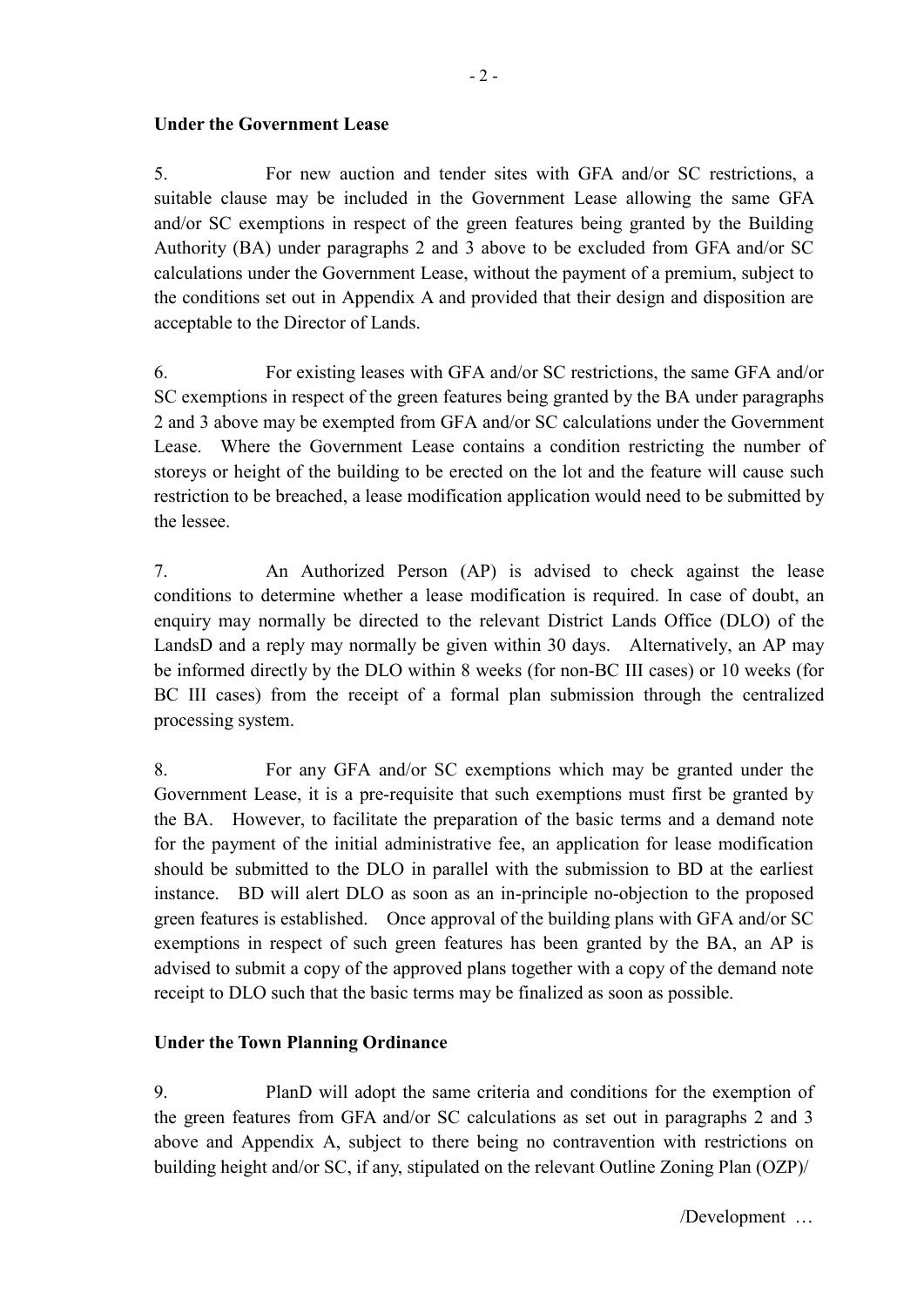be required. Each case will be considered by the TPB on individual merits. Development Permission Area Plan (DPAP). There may be situations where the provision of sky garden may result in building height and/or SC exceeding that permitted under the OZP/DPAP. In such cases, an application to the Town Planning Board for minor relaxation (if such a provision is available under the OZP/DPAP) will

 incorporation of such green features may result in minor amendments to the approved 10. For development schemes previously approved by the TPB, the schemes. In such cases, the general requirements as set out in the TPB Guidelines for Class A and Class B Amendments to Approved Development Proposals will apply.

11. Enquiries on whether a TPB approval is required or whether an approved scheme needs to be amended as a result of the incorporation of the green features may be directed to the respective District Planning Office of the PlanD.

### **Application**

12. The above incentives are applicable to new projects for which occupation permits have not been issued.

### **Formal Submissions and Enquiries on Green Features**

 BD, LandsD or PlanD as appropriate. 13. All formal submissions should be made through the normal channels to

 14. Applications for exemption of the green features from GFA and/or SC calculations under the provisions of the Buildings Ordinance should be made by way of applications for modification with supporting documents and undertaking.

15. Enquiries on any proposed green features for incorporation in a development may be directed to the respective Chief Building Surveyor of the BD.

### **Misuse of Incentives**

 $16<sup>1</sup>$ An occupation permit will not be issued unless there is evidence indicating that the required undertaking as detailed in paragraph 2(a) of Appendix A is registered in the Land Registry.

 $17<sub>1</sub>$ The Government will monitor the use of the features and will take enforcement action, including prosecution, against non-compliance with the following conditions of exemption: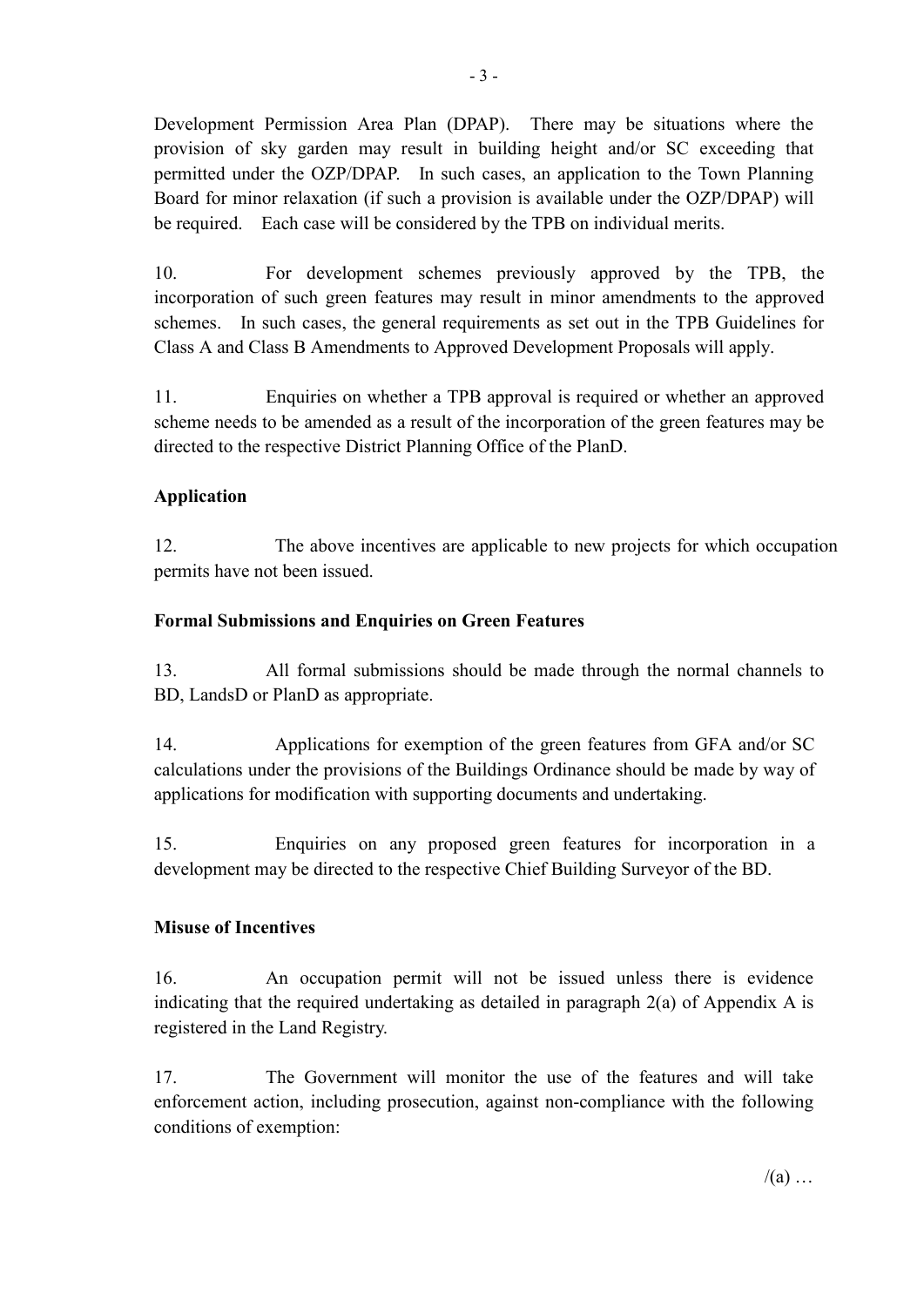- (a) Utility platforms and the areas underneath the utility platforms are not to be enclosed above parapet height, as detailed in paragraph 2(b) of Appendix A;
- (b) The exhaust outlets for internal bathrooms and lavatories are not to open into the utility platforms and the covered areas underneath the utility platforms, as detailed in paragraph 2(c) of Appendix A; or
- $(c)$ Sky gardens are to be for the exclusive use of the owners, tenants and their visitors only as detailed in paragraph 2(d) of Appendix A.

18 Developers should remind purchasers of the consequence of any misuse of the above incentives.

 powers or rights exercised by any one of these departments shall not in any way affect 19. It must be noted that the BD, PlanD and LandsD are acting in different capacities and exercising different functions, powers and rights under the respective Ordinances and Government Lease under their respective purview. Any functions, the functions, powers and rights of any of the others.

 the capacity of a lessor/landlord and who hereby reserve all such rights, and that nothing the terms and conditions of the Government Lease. 20. It must be further noted that nothing in this joint practice note (for the avoidance of doubt, including all its appendices) shall in any way fetter or affect the rights of the Government, the Director of Lands and their officers under the Government Lease or their rights as lessor/landlord, who are exercising such rights in in this joint practice note (for the avoidance of doubt, including all its appendices) including any words and expressions used shall in any way affect the interpretation of

( CHEUNG Tin-cheung ) ( Thomas CHAN ) ( Raymond K W LEE ) Director of Buildings Director of Lands Director of Planning

Ref.: BD GP/ENV/8 LD 2/1020/00 TPB/C/BLC/2

 Last revision May 2019 This revision September 2019 (Paragraphs 1(b) and 2(a) of Appendix A amended) First issued February 2002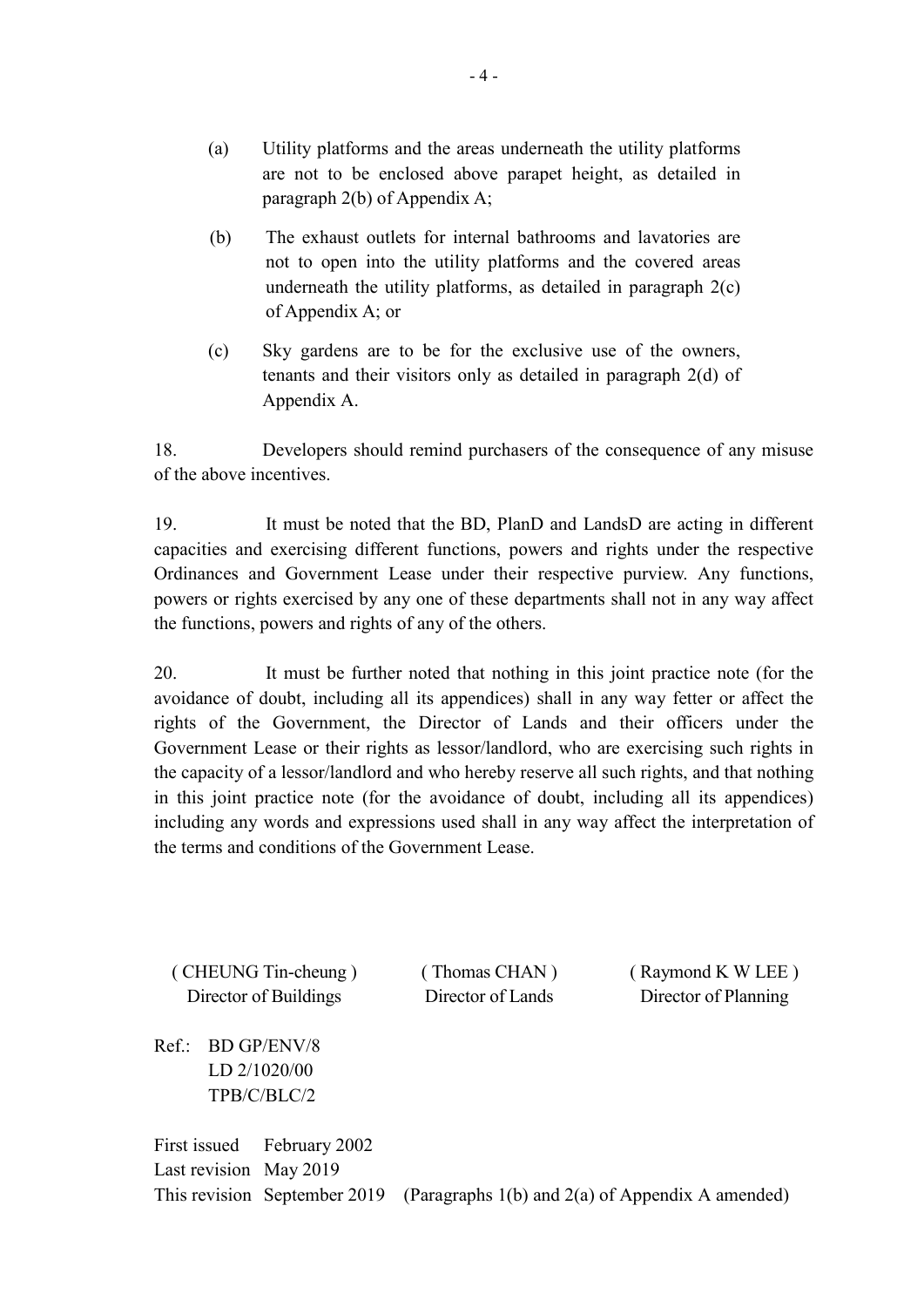# **Innovative Features from GFA and/or SC Calculations Criteria and Conditions for Exempting the Second Package of Green and**

 features from GFA and/or SC calculations are detailed below. For the avoidance of therefore not applicable to hotels. 1. Specific criteria for exempting the second package of green and innovative doubt, application of incentives to residential buildings where described does not apply to the non-domestic portion of a composite building or residential accommodation for commercial use. Furthermore, hotels are considered as non-residential developments for the purpose of this joint practice note. Concessions for utility platforms are

### (a) **Non-structural prefabricated external walls**

Application for exemption of non-structural prefabricated external walls from GFA and SC calculations will be favourably considered where such provision meets the following criteria:

- (i) It is non-load bearing and satisfies the design requirements of external wall as stipulated in Regulation 38 of the Building (Construction) Regulations<sup>[1](#page-4-0)</sup>;
- (ii) The maximum thickness of the wall to be exempted is 150mm;
- (iii) The wall, including its external finishes, does not project beyond the lot boundary;
- formed with the opening will be accountable for GFA and SC (iv) If a door opening is formed in the wall, that portion of the wall calculations;
- $APP-19$ : (v) Non-structural prefabricated external wall having prefabricated projecting window may also be exempted from GFA and SC calculations provided the maximum thickness of the wall to be exempted is 150mm as mentioned in (ii) above and the design of the projecting window satisfies the criteria stipulated under PNAP
- (vi) The external wall finishes of nominal thickness or dry-fixed stone panels with overall thickness of not more than 75mm as the external wall finishes may be disregarded in the measurement of the thickness of such wall for the purpose of (ii) above as well as GFA and SC calculations; and

<span id="page-4-0"></span> 1 The prefabricated external walls may be fixed to the load-bearing structure by:

<sup>(</sup>a) in-situ reinforced concrete joints; or

<sup>(</sup>b) cast-in anchorage in a structural concrete member; or

<sup>(</sup>c) being welded to a structural steel member.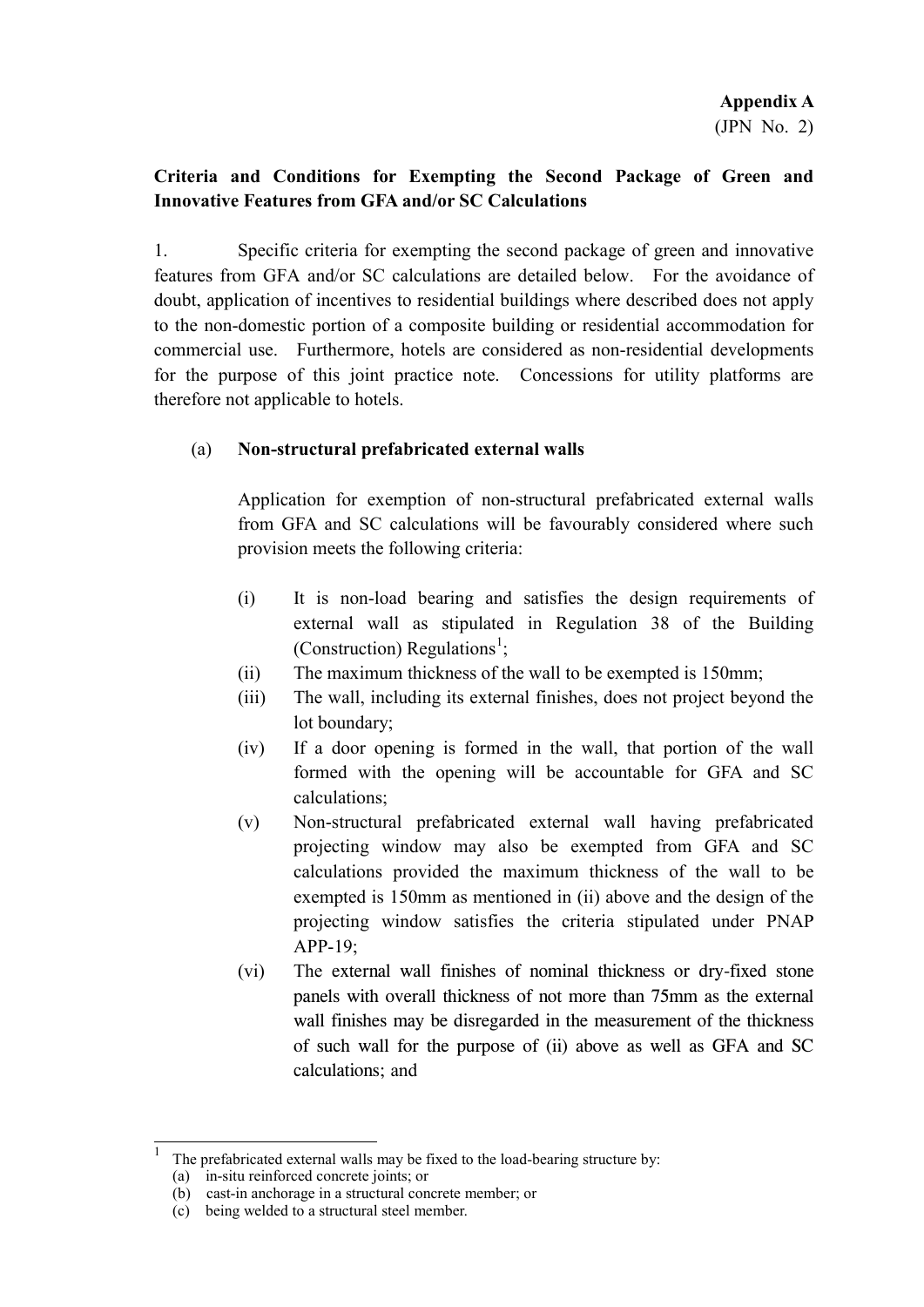Foster a Quality and Sustainable Built Environment. (vii) The granting of GFA concessions set out in this paragraph is subject to compliance with the pre-requisites and the overall cap on GFA concessions stipulated in PNAP APP-151 on Building Design to

prefabricated external walls<sup>[2](#page-5-1)</sup>. See Appendix B for guidance on the interpretation of non-structural

### . (b) **Utility platforms for residential buildings**

Application for exemption of utility platforms from GFA and SC calculations will be favourably considered where such provision meets the following criteria:

- (i) Only applicable to residential buildings;
- (ii) Not more than 50% of the area of the utility platform is to be exempted from GFA and SC calculations;
- portion of such platform per residential unit is  $0.75m^2$ ; (iii) The maximum area to be exempted for such platform including
- (iv) The size of any utility platform, including part of which to be exempted from GFA and SC calculations, is not less than 1.5m<sup>2</sup> in area;
- (v) The utility platform<sup>[3](#page-5-2)</sup> is at least 1.5m away from a balcony<sup>[4](#page-5-3)</sup>;
- (vi) There is no projecting window in the room which leads to the utility platform;
- <span id="page-5-0"></span>the open air<sup>5</sup> and is not enclosed above safe parapet height, or where (vii) Not less than 40% of the perimeter to the utility platform faces into the utility platform is attached laterally to another utility platform and the separation between them if provided is of parapet height only, its longer side faces into the open  $\arctan^5$  and is not enclosed above safe parapet height;
- 1,500mm or a light well; (viii) It is not located in a re-entrant with an unobstructed width less than
- (ix) It does not adversely affect the natural lighting and ventilation provisions to other habitable space, kitchens, bathrooms and lavatories;
- (x) It does not project beyond the lot boundary;

 $\overline{a}$ 

(xi) There is a minimum of 150mm drop in level from the adjacent

<span id="page-5-1"></span><sup>2</sup> Blown-up section for various profiles of non-structural prefabricated external walls should be submitted at the building plan stage.<br>The utility platform may be accessible through a door opening and may be provided with a water supply

<span id="page-5-2"></span>point and sink.

<span id="page-5-3"></span> $\overline{4}$ Unless in compliance with Appendix B of the Code of Practice on Design for Safety – External

<span id="page-5-4"></span>Maintenance.<br><sup>5</sup> For the purpose of this joint practice note, 'open air' has the same meaning as defined under regulation 2 of the Building (Planning) Regulations.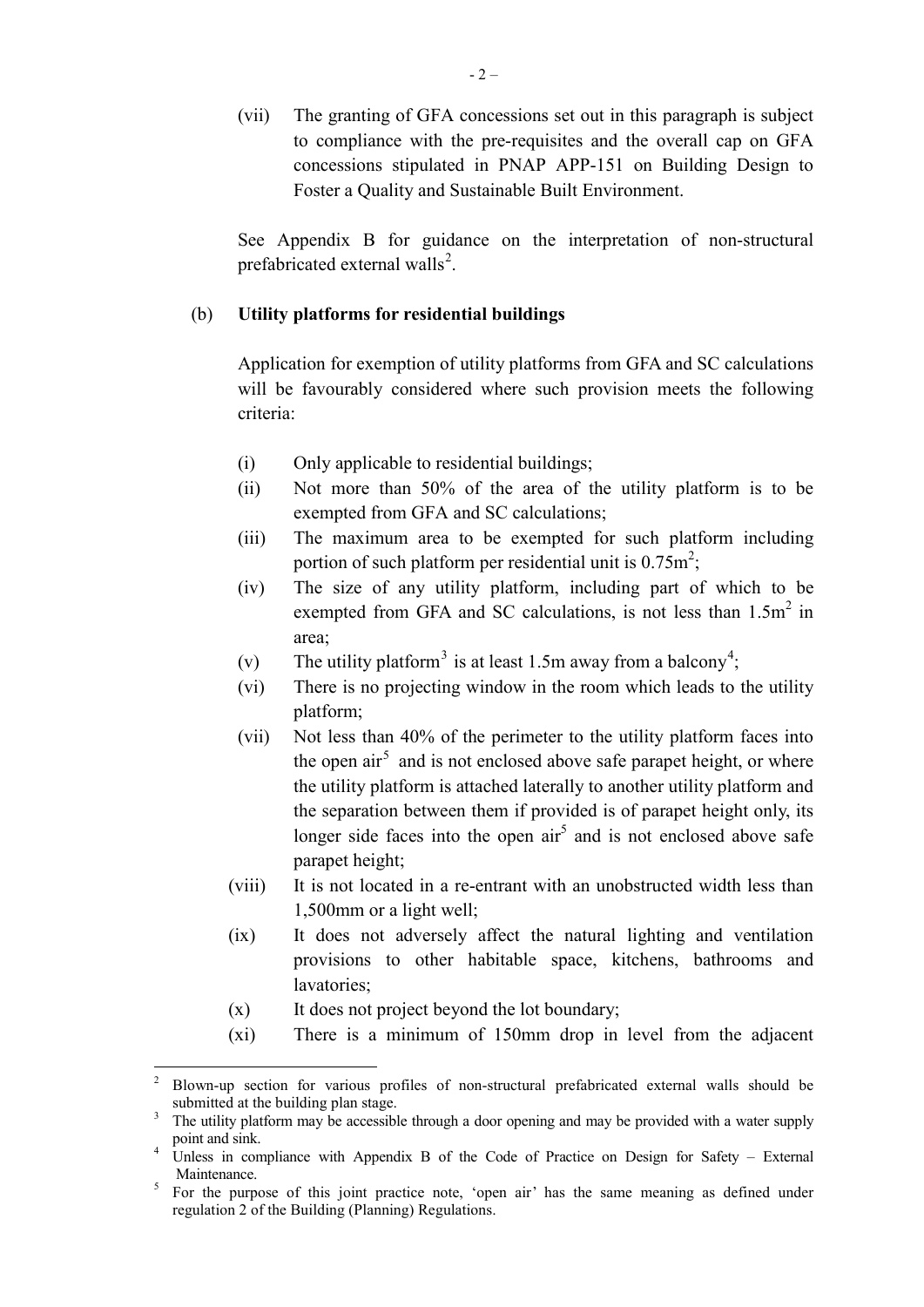interior space which leads to the utility platform;

- (xii) Parapets are of open design such as railing, perforated sheet or mesh so as not to block natural ventilation<sup>[6](#page-6-0)</sup> and  $\frac{7}{7}$  $\frac{7}{7}$  $\frac{7}{7}$ ;
- (xiii) Where modification of regulation 36 of the Building (Planning) Regulations in respect of bathrooms and lavatories is granted, the exhaust outlets for such bathrooms and lavatories do not open into the utility platform;
- platform, the separation between the covered areas if provided is of parapet height only and its longer side is not enclosed above safe (xiv) The covered area underneath the lowest utility platform may be fully exempted from GFA and SC calculations provided that not less than 40% of the perimeter of the covered area is not enclosed above safe parapet height and faces the open  $air<sup>5</sup>$  or where the covered area is attached laterally to the covered area beneath another utility parapet height and faces into the open  $air<sup>5</sup>$ ; and
- (xv) The granting of GFA concessions set out in this paragraph is subject to compliance with the pre-requisites and the overall cap on GFA concessions stipulated in PNAP APP-151 on Building Design to Foster a Quality and Sustainable Built Environment.

#### (c) **Noise barriers**

 $\overline{a}$ 

Application for exemption of noise barriers from GFA and SC calculations will be favourably considered where such provision meets the following criteria<sup>[8](#page-6-2)</sup>:

- (i) It may be a stand-alone wall, with or without projection, and located away from the main tower, or in the form of cantilevered acoustic panel from external walls of the podium;
- (ii) Where it projects beyond the lot boundary, approvals from the relevant government departments are given;
- (iii) It is not to be used for other purposes including any commercial purposes;
- (iv) Its provision and size are justified by quantitative assessment as effective and reasonable; and
- (v) The granting of GFA concessions set out in this paragraph is subject

[www.hyd.gov.hk/eng/public/publications/index.htm](http://www.hyd.gov.hk/eng/public/publications/index.htm) 

<span id="page-6-0"></span>with Appendix B of the Code of Practice on Design for Safety – External Maintenance. Not applicable to utility platform combined with balcony and air-conditioner platform in compliance

<span id="page-6-1"></span> overall design must comply with the relevant fire codes and the acceptance criterion is similar to that for a balcony as described in PNAP APP-123. Notwithstanding this criterion, the lowermost 400 mm of such parapets can be of solid construction. The

<span id="page-6-2"></span> Reference can be made to the guidelines issued by the Environmental Protection Department and the This exemption should not be taken as means to alleviate the need of combating noise at source. Highways Department which are available from their respective websites: [www.epd.gov.hk/epd/english/environmentinhk/noise/guide\\_ref/noise\\_guidelines.html a](http://www.epd.gov.hk/epd/english/environmentinhk/noise/guide_ref/noise_guidelines.html)nd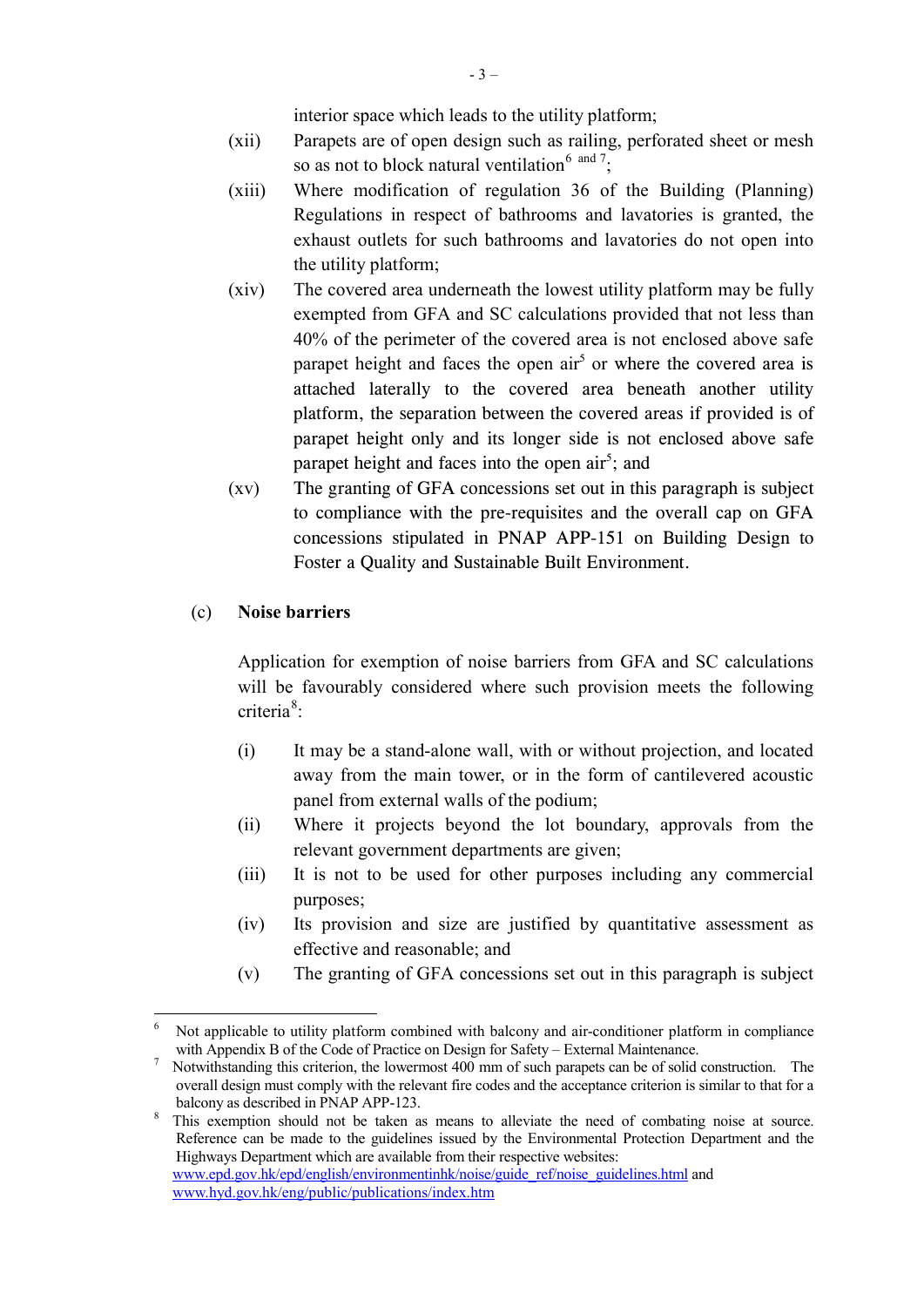to compliance with the pre-requisites stipulated in PNAP APP-151 on Building Design to Foster a Quality and Sustainable Built Environment.

GFA exemption is not accorded to a non-noise sensitive building used as a noise buffer.

### (d) **Communal sky gardens for non-residential buildings**

 Application for exemption of sky gardens from GFA calculation will be favourably considered where such provision meets the following criteria:

- favourably considered where such provision meets the following criteria:<br>
(i) It provides natural ventilation, greenery and recreational garden space<sup>9</sup> for communal use:
- $(iii)$  In addition to any podium garden, the maximum number of sky gardens provided is equal to or less than the number of storeys divided by 20;
- (iii) Active recreational use is permissible except where the sky garden is located in an industrial building;
- (iv) It is open-sided above safe parapet height $10$  on at least two opposite sides to provide cross ventilation;
- (v) The net area of the sky garden occupies not less than 50% of the area of the floor plate, and where it is made up of more than one parcel on the same floor, the parcels are connected with each other by communal circulation areas on the same floor;
- (vi) Within such net garden area, not less than 15% of the area of the floor plate is the greenery area which is:
	- a. planted with vegetations<sup>[11](#page-7-2)</sup>; and
	- floor level of the garden. b. within a zone<sup>[12](#page-7-3)</sup>which is not more than a horizontal distance "L" measured perpendicularly from the outer edge of any external wall which is open above safe parapet height $^8$  and faces into the open  $air<sup>4</sup>$ , where 'L' equals to the clear vertical distance between the top of such external wall opening and the finished
	- See Appendix C for guidance on the interpretation of the greenery

<span id="page-7-0"></span> $\overline{a}$  wind tunnel tests and/or computational fluid dynamics models to ensure the most favourable It is recommended that the effective location and dimensions of a sky garden are to be provided by

<span id="page-7-1"></span> $10\,$  portion of the safe parapet at the external wall is above 1,250mm from the finished floor level of the finished floor level of the garden so as not to block the natural ventilation and lighting.<br>The use of native trees and shrubs with adequate soil depth for the plants chosen is recommended. microclimate to the neighbourhood.<br>
10 For the purpose of assessing the cross-ventilation and greenery area for the net garden area, no solid garden, while the top of the external wall opening is at least 3,000mm above the top of the solid parapet. Where planters or sitting benches are attached to the internal side of the parapet, the parapet should be of highly permeable type (with not less than 2/3 free area) above 1,250mm from the

<span id="page-7-3"></span><span id="page-7-2"></span> $11$ finished floor level of the garden so as not to block the natural ventilation and lighting.<br><sup>11</sup> The use of native trees and shrubs with adequate soil depth for the plants chosen is recommended.<br><sup>12</sup> The zone may be exten

opening is not less than 1.5m.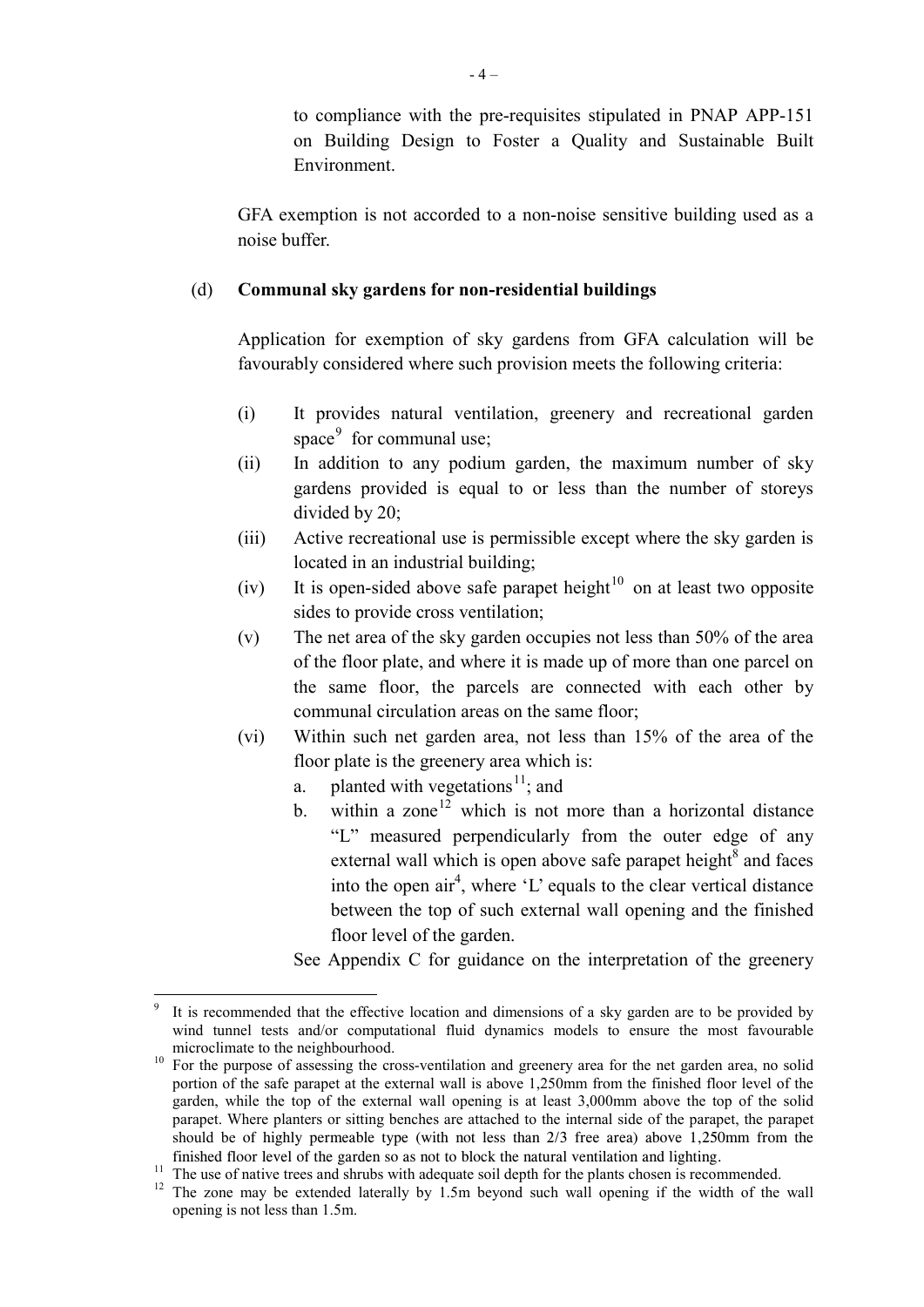areas.

- podium garden, the first sky garden is to be located at not more than (vii) Where more than one sky garden are provided and where there is no 10 storeys above the lowest ground storey for improvement of the microclimate at street level;
- (viii) The sky garden is at least 10 storeys above any lower sky garden or podium garden in the same building unless under exceptional circumstances where strong environmental justifications are given;
- garden(s), the design of which shall comply with the relevant fire (ix) Required refuge floor(s) is located at the roof or coupled with sky  $codes^{13}$  $codes^{13}$  $codes^{13}$ ;
- $(x)$  It is accessible from the common area only;
- (xi) Where service lifts are provided, the garden is not served by such lifts;
- (xii) It has a clear height of not less than 4.5m;
- (xiii) Exhaust from any ventilating system does not face the garden;
- (xiv) All planters, furniture and equipment are fixed to floors, walls or similar permanent constructions<sup>14</sup>:
- (xv) A notice specifying that the garden is for communal use and that commercial activities within the garden such as café and shops are strictly prohibited, is posted at a prominent location at the garden;
- (xvi) Maintenance of the garden is financially viable and a maintenance and management manual for the greenery works should be made available for end-users to safeguard public hygiene and safety of the garden;
- (xvii) There is no concern from PlanD on the overall building height; and
- (xviii) The granting of GFA concessions set out in this paragraph is subject to compliance with the pre-requisites stipulated in PNAP APP-151 on Building Design to Foster a Quality and Sustainable Built Environment.

## (e) **Modular Integrated Construction (MiC)**

Application for exemption from GFA calculations for buildings adopting MiC will be favourably considered where such provision meets the criteria stipulated in PNAP APP-161.

 2. Upon granting a modification to exempt the green features from GFA and/or SC calculations, the BA shall, where appropriate, impose the following conditions in addition to the conditions that may be imposed in accordance with PNAP APP-151:

<span id="page-8-0"></span> $\overline{a}$ For example, a 55-storey building requiring two refuge floors may have two refuge-floor-cum-sky-<br>gardens and one independent sky garden eligible for GFA exemption.

<span id="page-8-1"></span> gardens and one independent sky garden eligible for GFA exemption. 14 AP/RSEs are recommended to ensure that all trees, planters, furniture and equipment can withstand typhoon conditions.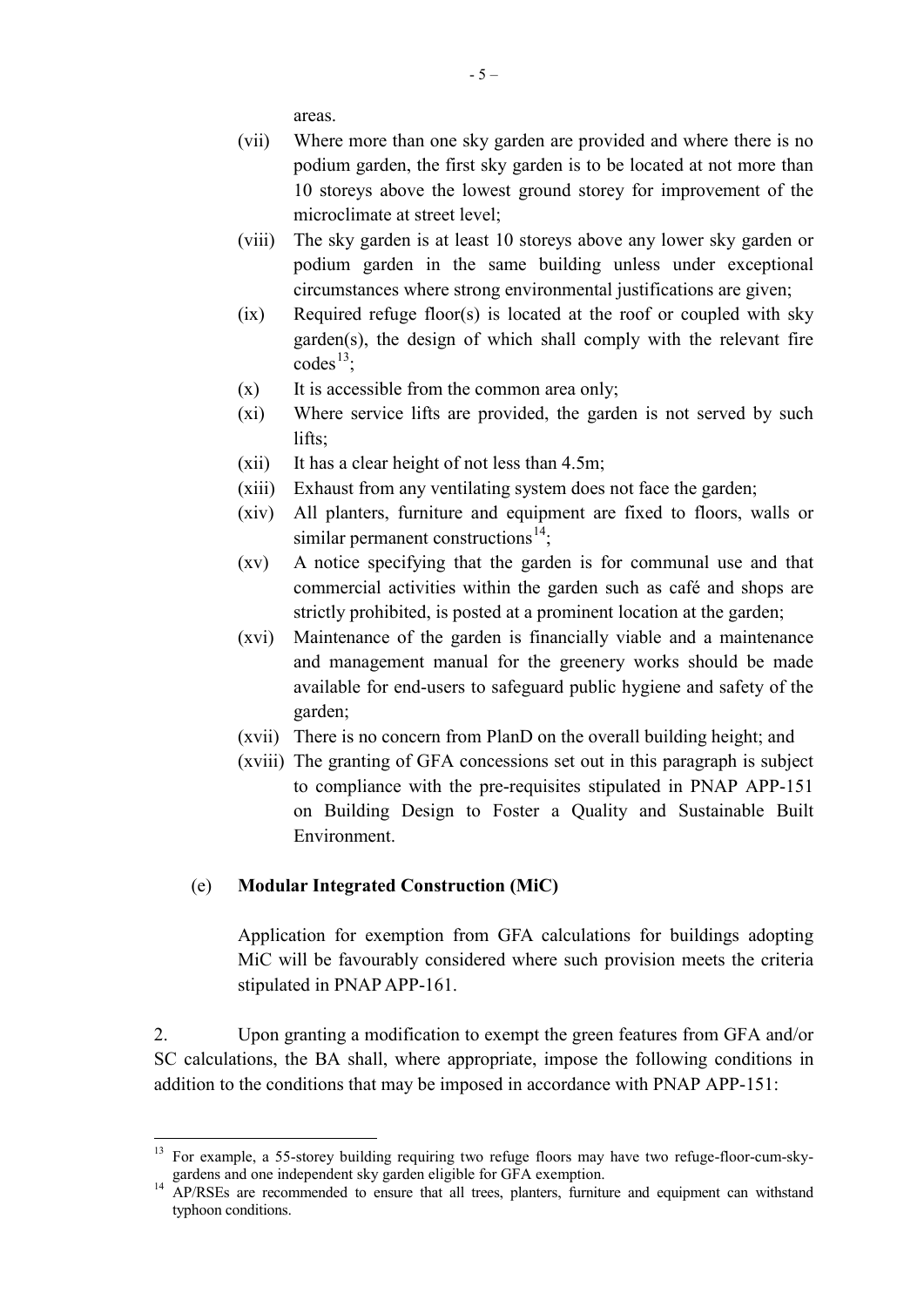- Covenant (DMC) with details of the use and location clearly indicated: (a) The letter of undertaking submitted by the developer or owner in support of an application for exemption is to be registered in the Land Registry before the application for an occupation permit is submitted. Such letter may include an undertaking to designate the following in the Deed of Mutual
	- $(i)$  the utility platforms and the covered area beneath the utility platforms as 'non-enclosed areas';
	- (ii) the sky gardens as 'common areas'; and
	- be erected at the external walls of the building. (iii) the air-conditioner (AC) platforms provided on utility platforms<sup>15</sup> as 'areas for air-conditioning' and that individual AC platforms must not

 Such DMC should contain binding and enforceable conditions for the control, operation, financial support and maintenance for such features. Where no DMC is to be in force for a development, such designation shall be incorporated into the Sales and Purchase Agreement, Assignment or the Tenancy Agreement such that the future owners or tenants are aware of their rights and liabilities.

- (b) Utility platforms and the covered areas underneath the utility platforms shall not be enclosed above parapet height.
- (c) Where modification of Regulation 36 of the Building (Planning) Regulations in respect of bathrooms and lavatories is granted, the exhaust outlets for such bathrooms and lavatories do not open into the utility platforms and the covered areas underneath the utility platforms.
- $(d)$  of the BA. Sky gardens shall be for the exclusive use of the owners, tenants and their visitors only as indicated on the approved plans and such areas shall not be used for any other purpose or by any other person without the prior consent

(Rev. 9/2019)

 $\overline{a}$ 

<span id="page-9-0"></span>AC platforms complying with Appendix B of the Code of Practice on Design for Safety – External Maintenance.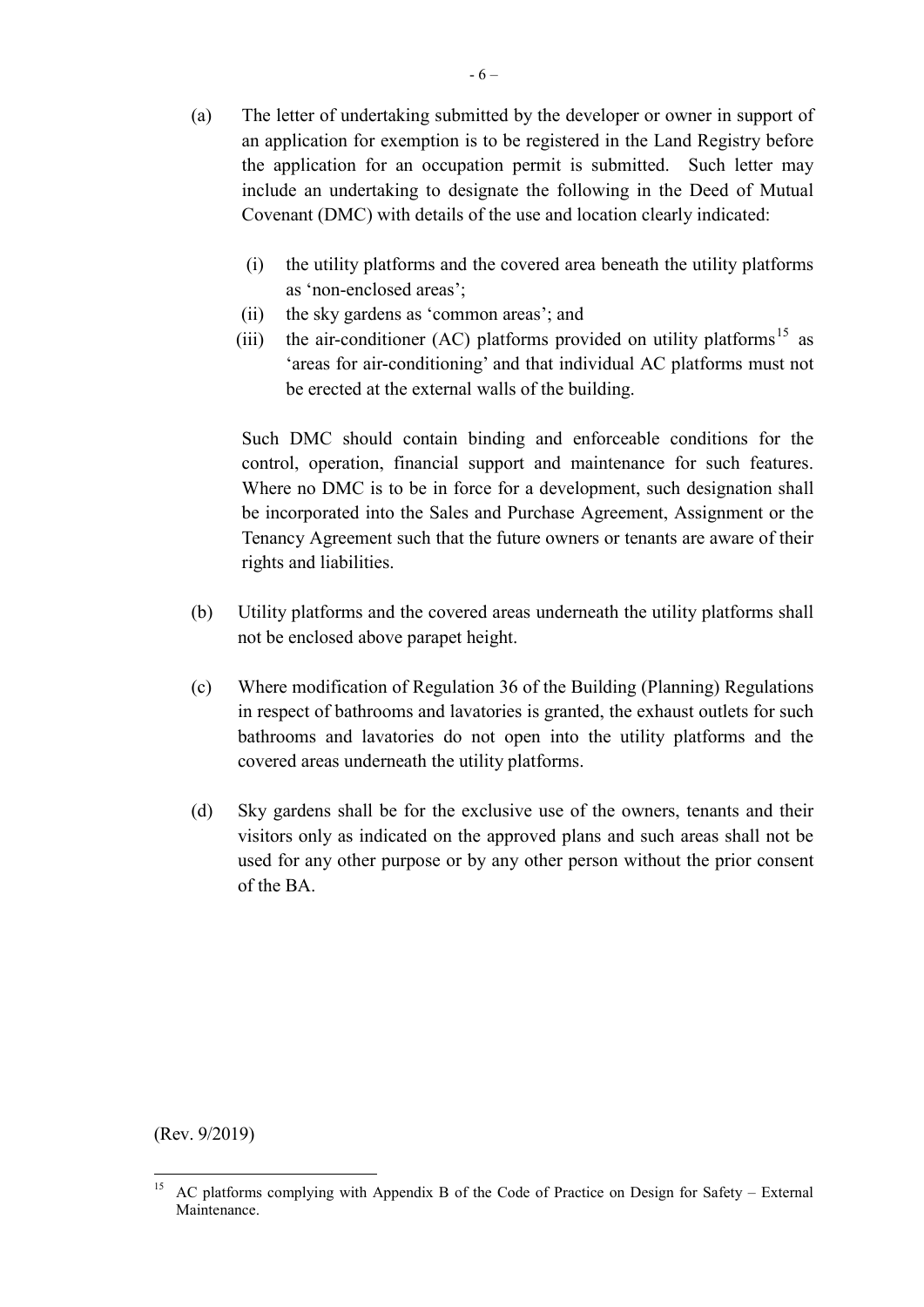### **Appendix B**

(JPN No. 2)



# Diagrams for Non-Structural Prefabricated External Walls **Figure 1**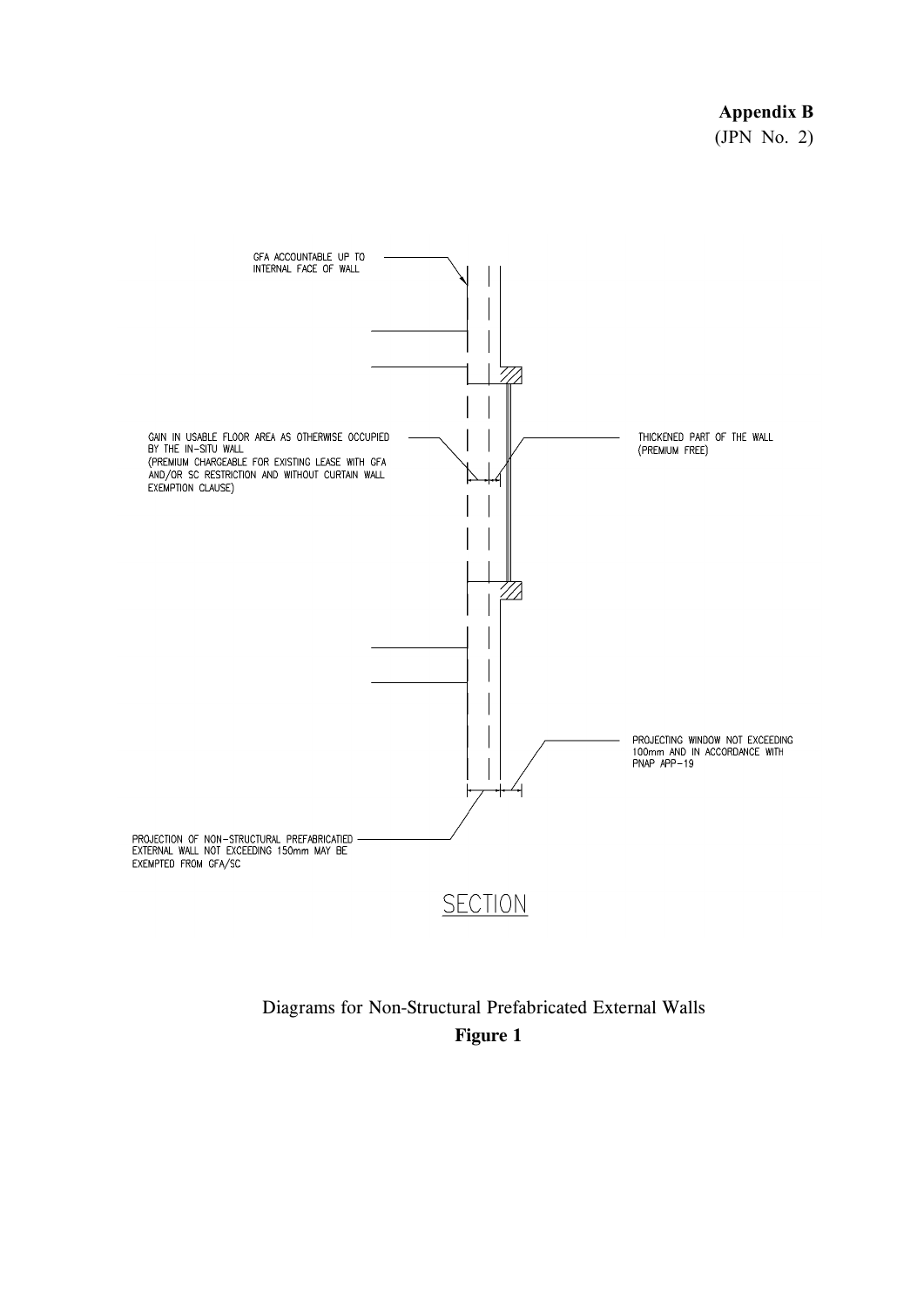

Diagrams for Non-Structural Prefabricated External Walls **Figure 2** 

(Rev. 1/2011)